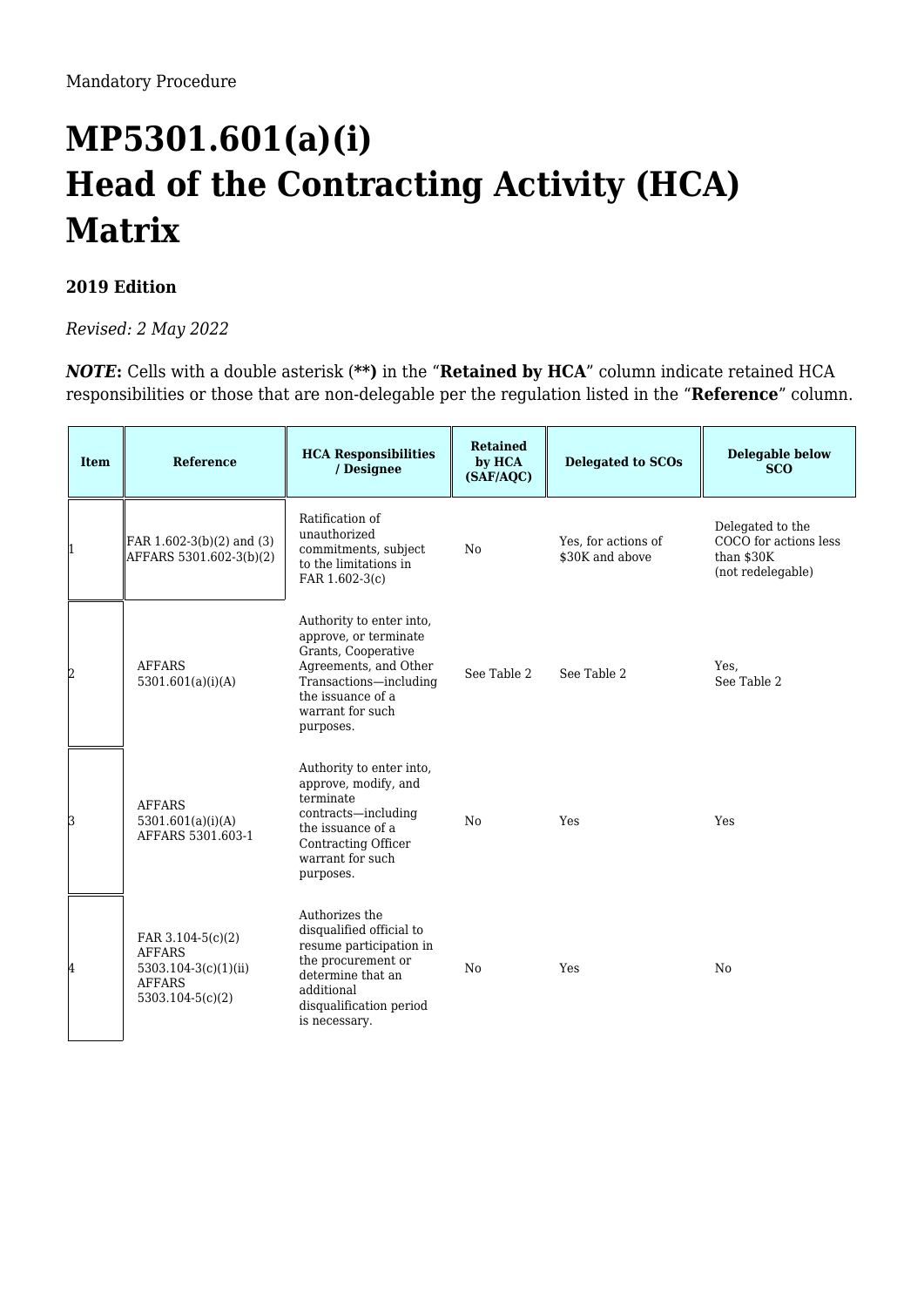| Item | Reference                                                                              | <b>HCA Responsibilities</b><br>/ Designee                                                                                                                                                                                                                                                                                        | <b>Retained</b><br>by HCA<br>(SAF/AQC) | <b>Delegated to SCOs</b>         | <b>Delegable below</b><br><b>SCO</b> |
|------|----------------------------------------------------------------------------------------|----------------------------------------------------------------------------------------------------------------------------------------------------------------------------------------------------------------------------------------------------------------------------------------------------------------------------------|----------------------------------------|----------------------------------|--------------------------------------|
| 5    | FAR 3.104-7<br>AFFARS 5303.104-7(f)                                                    | Reviews and takes<br>appropriate action on<br>information that a<br>reported violation or<br>possible violation of a<br>present or former<br>government official or<br>someone advising that<br>official knowingly<br>disclosed contractor bid<br>or proposal information<br>or source selection<br>information before<br>award. | No                                     | Yes, only if SCO is GO<br>or SES | No                                   |
| 6    | FAR 3.602<br>AFFARS 5303.602                                                           | Authorizes contract<br>award to a Government<br>employee or to a<br>business concern<br>owned or controlled by<br>a Government<br>employee and only if<br>there is a most<br>compelling reason to do<br>so per FAR 3.602.                                                                                                        | ** Yes                                 | No                               | No                                   |
| 17   | FAR 3.704(c)<br>AFFARS 5303.704(c)                                                     | Considers, in addition<br>to any penalty<br>prescribed by law or<br>regulation--suspension<br>or debarment<br>proceedings, voiding<br>and rescinding<br>contracts for a<br>contractor convicted of<br>any offense relating to<br>contracts with the<br>agency.                                                                   | No                                     | Yes                              | No                                   |
| 8    | FAR 3.1104(b)<br>AFFARS 5303.1104(b)<br>FAR 9.504(c)<br>AFFARS 5309.504(c)             | Determines in writing<br>that such action in FAR<br>$3.1104(a)$ is in the best<br>interest of the<br>Government (HCA may<br>impose conditions that<br>provide mitigation of a<br>personal conflict of<br>interest or grant a<br>waiver)                                                                                          | $**$ Yes                               | No                               | N <sub>0</sub>                       |
| 9    | DFARS 205.502(a)<br>AFFARS 5305.502(a)                                                 | Approves the<br>publication of paid<br>advertisements in<br>newspapers.                                                                                                                                                                                                                                                          | No                                     | Yes                              | Yes, one level above<br>CO           |
| 10   | <b>DFARS</b><br>$206.302 - 1(a)(2)(i)(1)$<br><b>AFFARS</b><br>$5306.302-1(a)(2)(i)(1)$ | Determines if agency<br>can enter into contracts<br>for studies, analyses, or<br>consulting services on<br>the basis of an<br>unsolicited proposal<br>without providing for<br>full and open<br>competition.                                                                                                                     | No                                     | Yes                              | Yes, but no lower<br>than the COCO   |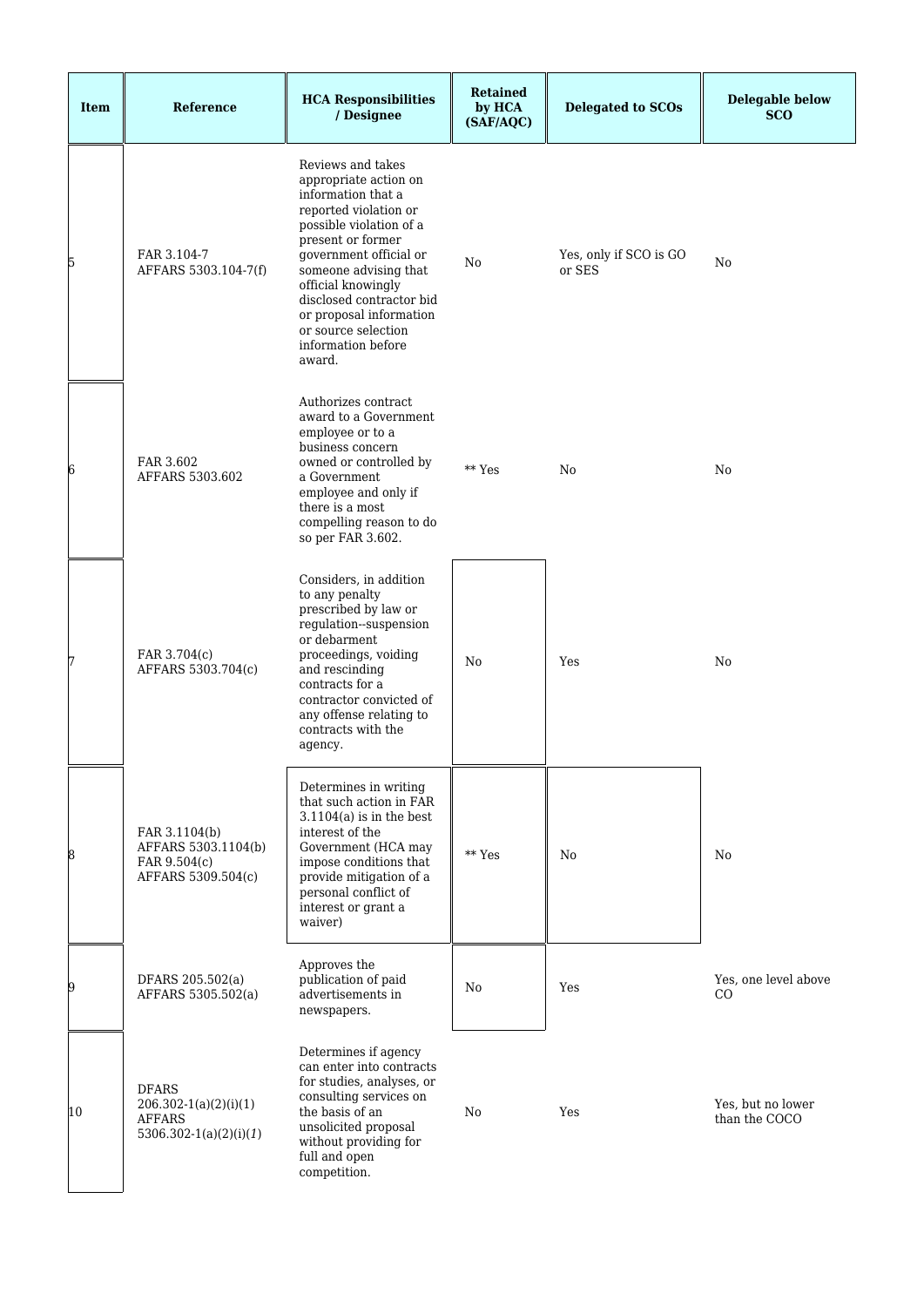| <b>Item</b> | <b>Reference</b>                                                                              | <b>HCA Responsibilities</b><br>/ Designee                                                                                                                                                                                                                                                                                                                                            | <b>Retained</b><br>by HCA<br>(SAF/AQC) | <b>Delegated to SCOs</b>                                                                                                                | <b>Delegable below</b><br><b>SCO</b> |
|-------------|-----------------------------------------------------------------------------------------------|--------------------------------------------------------------------------------------------------------------------------------------------------------------------------------------------------------------------------------------------------------------------------------------------------------------------------------------------------------------------------------------|----------------------------------------|-----------------------------------------------------------------------------------------------------------------------------------------|--------------------------------------|
| 11          | FAR 6.302-1(d)<br>DFARS 206.302-1(d)<br>DFARS PGI<br>$206.302 - 1(d)$<br>AFFARS 5306.302-1(d) | Approves waiver to post<br>request for information<br>or sources sought<br>notices when using J&A<br>authority FAR 6.302-1.                                                                                                                                                                                                                                                          | No                                     | Yes, if SCO is GO or<br>SES. If SCO is not a<br>GO or SES, may be<br>approved by the<br>MAJCOM SCO<br>provided they are a<br>GO or SES. | No                                   |
| 12          | DFARS 206.302-4(c)<br>AFFARS 5306.302-4(c)                                                    | Approves a document<br>(AFFARS prescribes<br>use of International<br><b>Agreement Competitive</b><br>Restrictions (IACR))<br>that describes the<br>terms of an agreement<br>or treaty or written<br>directions, such as a<br>Letter of Offer and<br>Acceptance, which have<br>the effect of requiring<br>the use of other than<br>competitive<br>procedures. J&A is not<br>required. | No                                     | Yes                                                                                                                                     | Yes, CO                              |
| 13          | DFARS 207.470(b)<br>AFFARS 5307.470(b)                                                        | Approves acquisition<br>for<br>vessel/aircraft/vehicle<br>through a<br>lease/charter/similar<br>agreement for 18<br>months or more.                                                                                                                                                                                                                                                  | No                                     | Yes                                                                                                                                     | No                                   |
| 14          | FAR 8.404(h)(3)(ii)(C)<br><b>AFFARS</b><br>5308.404(h)(3)(ii)(C)                              | Approves D&F when<br>the total performance<br>period, including<br>options, of a T&M/LH<br>order is more than<br>three years.                                                                                                                                                                                                                                                        | No                                     | Yes                                                                                                                                     | Yes, but no lower<br>than COCO       |
| 15          | FAR 9.202(a)<br><b>DFARS PGI</b><br>209.202(a)(1)<br><b>AFFARS</b><br>5309.202(a)(1)          | Is the designee<br>referenced in FAR<br>$9.202(a)$ (inclusion of<br>other qualification<br>requirements).                                                                                                                                                                                                                                                                            | No                                     | Yes                                                                                                                                     | Yes, but no lower<br>than COCO       |
| 16          | FAR 9.206-1(b)<br>AFFARS 5309.206-1(b)                                                        | Is the designee<br>referenced in FAR<br>$9.206-1(b)$ (enforcing<br>qualification<br>requirements).                                                                                                                                                                                                                                                                                   | No                                     | Yes                                                                                                                                     | Yes, but no lower<br>than COCO       |
| 17          | DFARS 209.270-3(a)<br>AFFARS 5309.270-3(a)                                                    | Approves a contract for<br>procurement,<br>modification, repair, or<br>overhaul of an aviation<br>critical safety item with<br>a source approved by<br>the head of the design<br>control activity.                                                                                                                                                                                   | No                                     | Yes                                                                                                                                     | Yes, but no lower<br>than COCO       |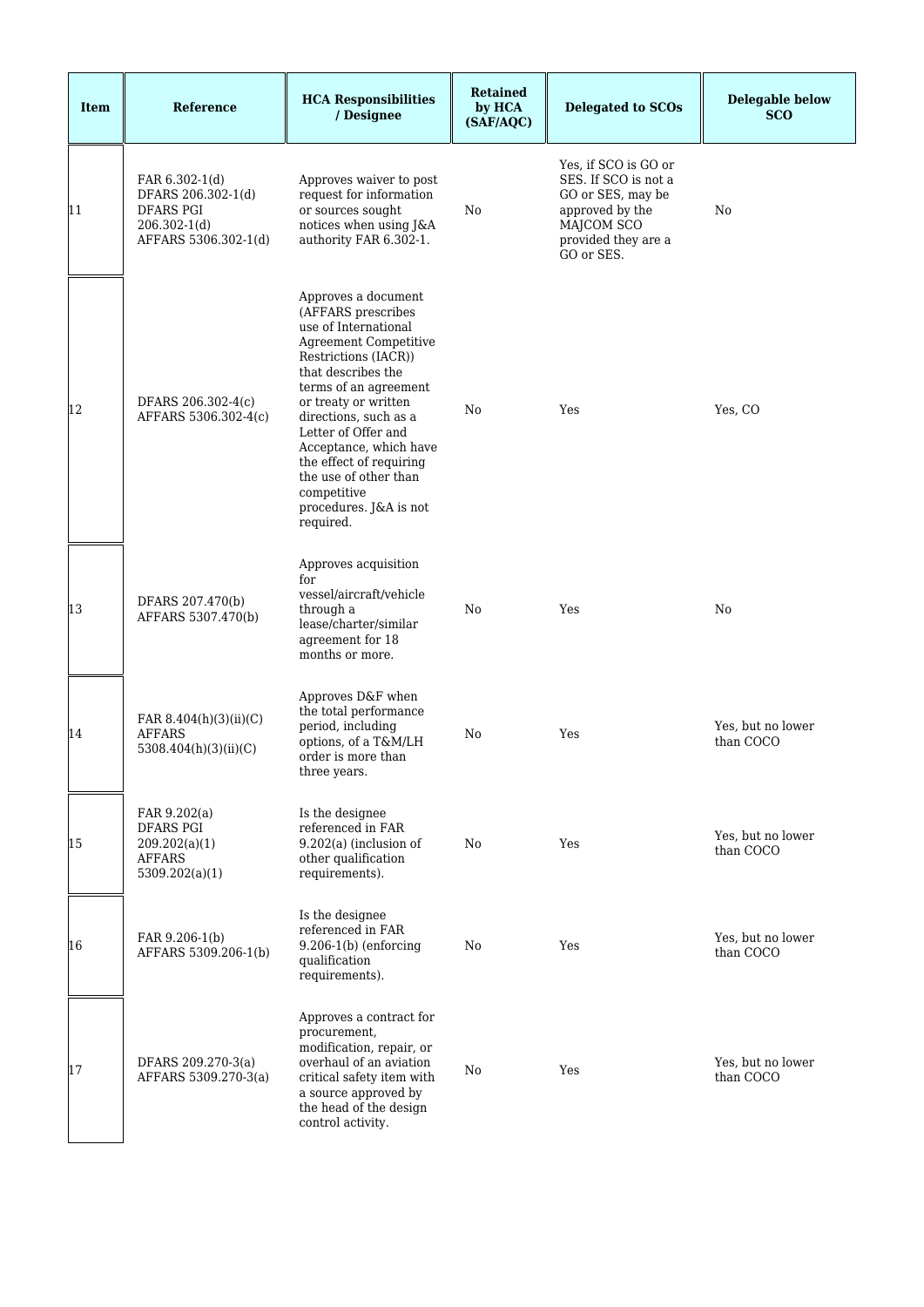| <b>Item</b> | Reference                                                                              | <b>HCA Responsibilities</b><br>/ Designee                                                                                                                                                                                                                                                                                                                                                                                                                | <b>Retained</b><br>by HCA<br>(SAF/AQC) | <b>Delegated to SCOs</b> | <b>Delegable below</b><br><b>SCO</b> |
|-------------|----------------------------------------------------------------------------------------|----------------------------------------------------------------------------------------------------------------------------------------------------------------------------------------------------------------------------------------------------------------------------------------------------------------------------------------------------------------------------------------------------------------------------------------------------------|----------------------------------------|--------------------------|--------------------------------------|
| 18          | FAR 9.503/<br>9.506(d)(3)<br>AFFARS 5309.503<br>AFFARS 5309.504(c)                     | Waives FAR 9.5<br>requirements --<br>Organizational and<br>Consultant Conflicts of<br>Interest (OCI).                                                                                                                                                                                                                                                                                                                                                    | Yes                                    | No                       | No                                   |
| 19          | DFARS 209.571-7(c)(1)<br><b>AFFARS</b><br>$5309.571 - 7(c)(1)$                         | Determines an<br>exception to Limitation<br>on Future Contracting<br>in systems engineering<br>and technical<br>assistance contracts is<br>necessary.                                                                                                                                                                                                                                                                                                    | Yes                                    | No                       | No                                   |
| 20          | DFARS 211.274-2(b)(1)<br><b>AFFARS</b><br>5311.274-2(b)(1)                             | Determines the items<br>are to be used to<br>support a contingency<br>or humanitarian or<br>peacekeeping<br>operation; to facilitate<br>defense against or<br>recovery from nuclear,<br>biological, chemical, or<br>radiological attack; to<br>facilitate the provision<br>of international disaster<br>assistance; or to<br>support response to an<br>emergency or major<br>disaster and, therefore,<br>contractor not required<br>to provide DoD IUID. | N <sub>0</sub>                         | Yes                      | No                                   |
| 21          | <b>DFARS</b><br>$211.274-2(b)(2)(i)((B))$<br><b>AFFARS</b><br>$5311.274-2(b)(2)(i)(B)$ | Determines it is more<br>cost effective for the<br>Government requiring<br>activity to assign, mark,<br>and register unique<br>item identification after<br>delivery of an item<br>acquired from a small<br>business concern or a<br>commercial item<br>acquired under FAR<br>Part 12 or Part 8 for an<br>acquisition other than<br>ACAT I program.                                                                                                      | No                                     | Yes                      | No                                   |
| 22          | <b>DFARS</b><br>212.102(a)(ii)(B)<br><b>AFFARS</b><br>5312.102(a)(ii)(B)               | Reviews an existing<br>contracting officer<br>commercial item<br>determination to<br>confirm the prior<br>determination was<br>appropriate and still<br>applicable; or issues a<br>determination that the<br>prior use of FAR Part<br>12 procedures was<br>improper, or no longer<br>appropriate, with a<br>written explanation for<br>the basis of the<br>determination.                                                                                | No                                     | Yes                      | No                                   |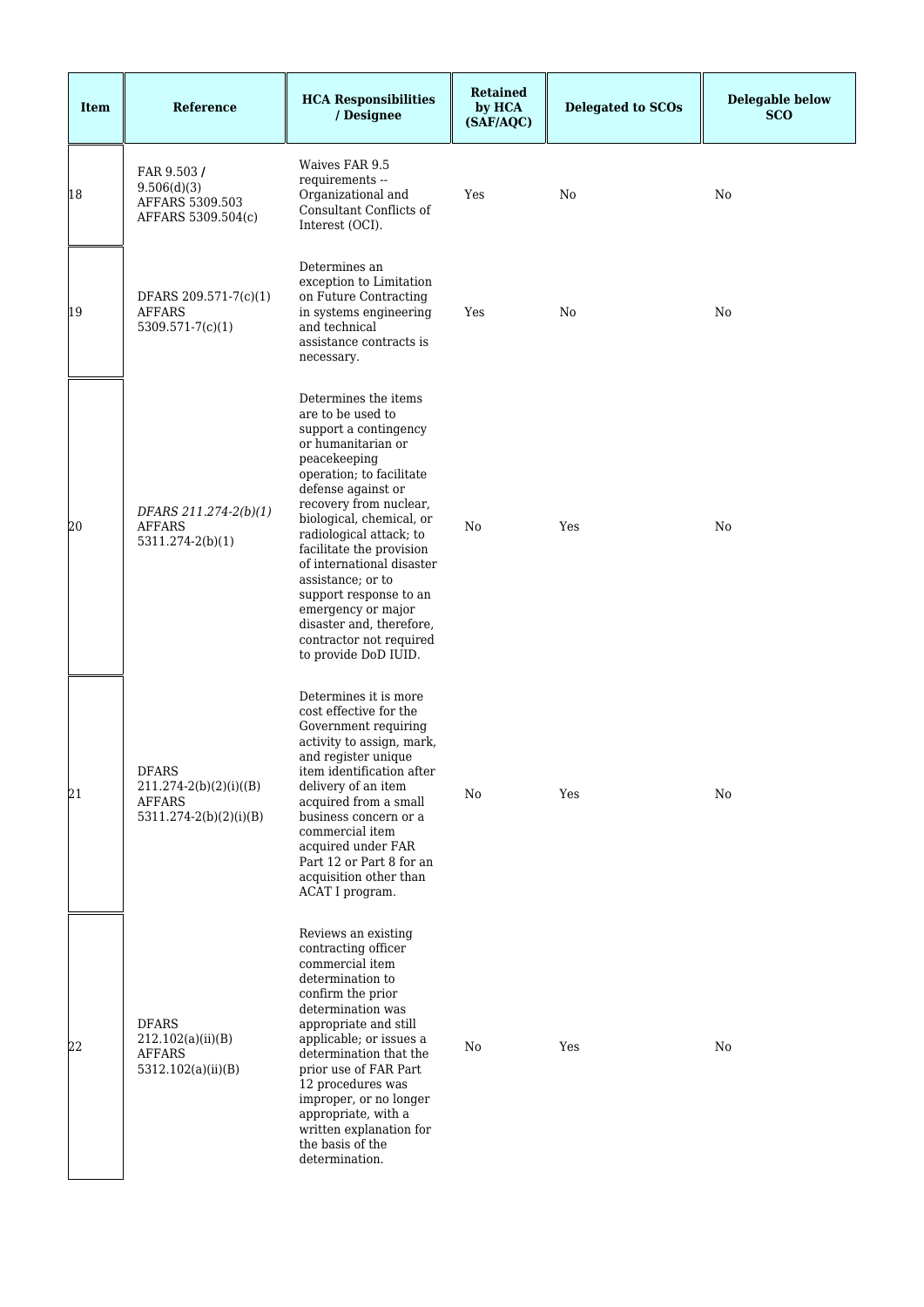| <b>Item</b> | Reference                                                                                            | <b>HCA Responsibilities</b><br>/ Designee                                                                                                                                                                                                                               | <b>Retained</b><br>by HCA<br>(SAF/AQC)                                                                   | <b>Delegated to SCOs</b> | <b>Delegable below</b><br><b>SCO</b> |
|-------------|------------------------------------------------------------------------------------------------------|-------------------------------------------------------------------------------------------------------------------------------------------------------------------------------------------------------------------------------------------------------------------------|----------------------------------------------------------------------------------------------------------|--------------------------|--------------------------------------|
| 23          | <b>DFARS</b><br>212.272(b)(2)(i)<br><b>AFFARS</b><br>5312.272(b)(2)(i)                               | For contracts above<br>\$10M, determines no<br>commercial items are<br>suitable to meet the<br>agency's needs for<br>facilities related<br>services, knowledge-<br>based services (except<br>engineering services),<br>medical services, or<br>transportation services. | No                                                                                                       | Yes                      | Yes, but no lower<br>than COCO       |
| 24          | DFARS 212.302(c)<br>AFFARS 5312.302(c)                                                               | Waiver authority for<br>tailoring provisions and<br>clauses for acquisition<br>of commercial items<br>under FAR 12.302(c).                                                                                                                                              | No                                                                                                       | Yes                      | No                                   |
| 25          | DFARS 212.7001(a)(1)<br><b>AFFARS</b><br>5312.7001(a)(1)                                             | Makes Determination<br>prior to converting the<br>procurement from<br>commercial to<br>noncommercial<br>procedures under FAR<br>Part 15 (over \$100M<br>provide copy to<br>USD(A&S))                                                                                    | ** Yes, if<br>value<br>\$100M or<br>more<br>$**$ No, if<br>more than<br>\$1M, but<br>less than<br>\$100M | Yes                      | No                                   |
| 26          | FAR 14.201-7(b)(2) and<br>(c)(2)<br><b>AFFARS</b><br>5314.201-7(b)(2)<br>and $(c)(2)$                | Waives the requirement<br>for inclusion of FAR<br>clauses 52.214-27 and<br>$52.214 - 28$ in a contract<br>with a foreign<br>government or agency<br>of that government.                                                                                                 | No                                                                                                       | Yes                      | No                                   |
| 27          | DFARS 215.371-5<br>AFFARS 5315.371-5                                                                 | Waives the requirement<br>at DFARS 215.371-2 to<br>resolicit for an<br>additional period of at<br>least 30 days when only<br>one offer is received as<br>a result of a<br>competitive solicitation<br>allowing fewer than 30<br>days for receipt of<br>proposals.       | No                                                                                                       | Yes                      | Yes, but no lower<br>than the COCO   |
| 28          | Class Deviation 2018-<br>O00009<br>AFFARS 5315.403-1(b)                                              | Determines certified<br>cost or pricing data<br>should be required<br>based on past<br>performance or other<br>information specific to<br>the award.                                                                                                                    | No                                                                                                       | Yes                      | No                                   |
| 29          | FAR 15.403-1(c)(4)<br><b>DFARS</b><br>$215.403-1(c)(4)(A)$<br><b>AFFARS</b><br>$5315.403-1(c)(4)(A)$ | Waives requirement for<br>submission of certified<br>cost or pricing data in<br>exceptional cases.                                                                                                                                                                      | ** Yes                                                                                                   | No                       | No                                   |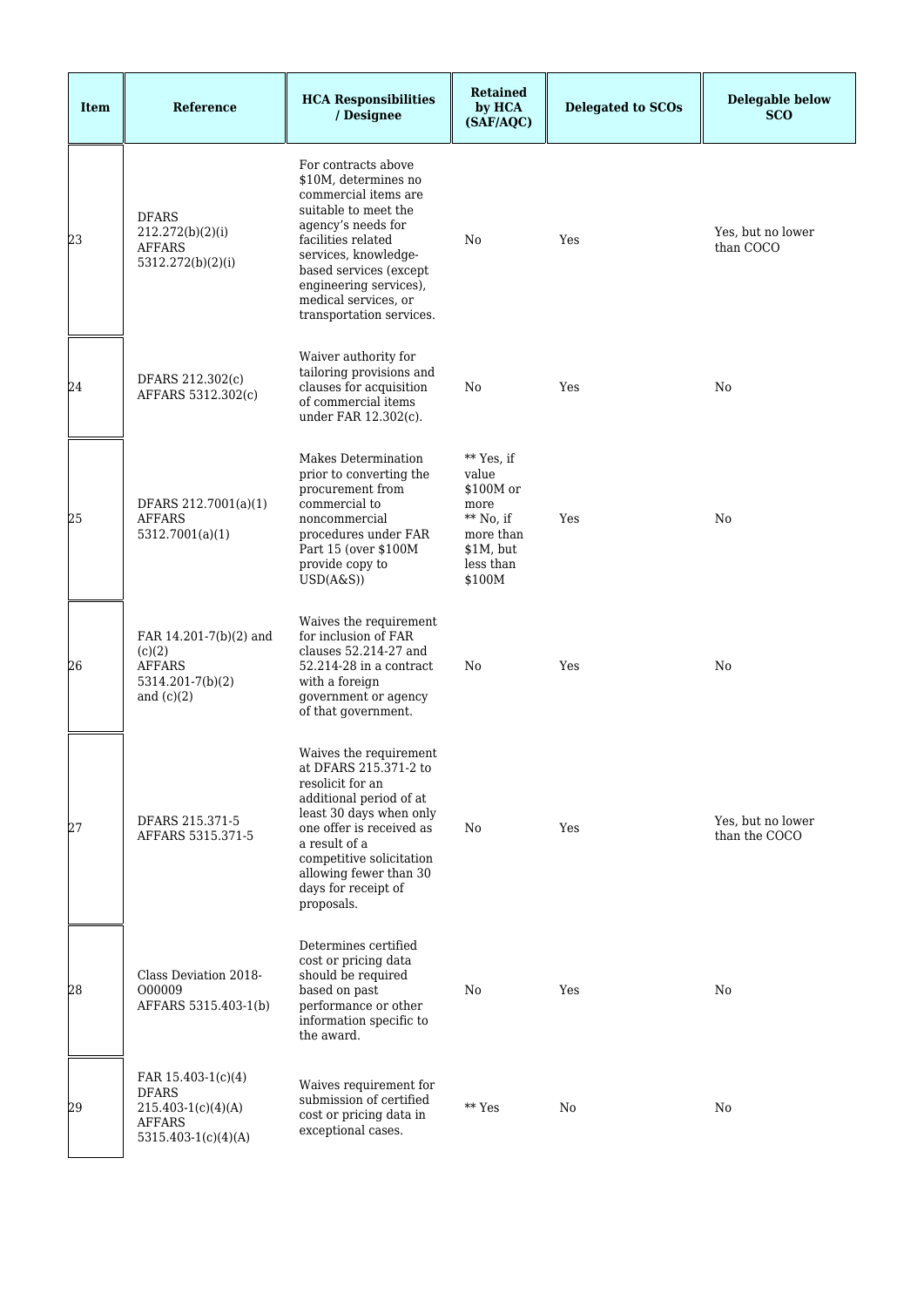| <b>Item</b> | Reference                                                                                                      | <b>HCA Responsibilities</b><br>/ Designee                                                                                                                                                                                                   | <b>Retained</b><br>by HCA<br>(SAF/AQC) | <b>Delegated to SCOs</b> | <b>Delegable below</b><br><b>SCO</b>                              |
|-------------|----------------------------------------------------------------------------------------------------------------|---------------------------------------------------------------------------------------------------------------------------------------------------------------------------------------------------------------------------------------------|----------------------------------------|--------------------------|-------------------------------------------------------------------|
| 30          | FAR 15.403-3(a)(4)<br>AFFARS<br>$5315.403-3(a)(4)$                                                             | Approves determination<br>to make award without<br>offeror submission of<br>data other than<br>certified cost or pricing<br>data.                                                                                                           | No                                     | Yes                      | No                                                                |
| 31          | <b>DFARS PGI</b><br>$215.403-3(a)(6)(ii)$<br><b>AFFARS</b><br>5315.403-3(a)(6)(ii)                             | Provides quarterly<br>information within 25<br>days following the end<br>of the quarter using<br><b>Contractor Denials of</b><br>Data Requests                                                                                              | No                                     | Yes                      | No                                                                |
| 32          | FAR 15.403-4(a)(2)<br><b>AFFARS</b><br>$5315.403-4(a)(2)$                                                      | Authorizes CO to obtain<br>certified cost or pricing<br>data for actions below<br>the threshold in FAR<br>$15.403-4(a)(1)$ ,<br>provided the action<br>exceeds the SAT.                                                                     | ** Yes                                 | N <sub>0</sub>           | No                                                                |
| 33          | <b>Class Deviation 2018-</b><br>O00009<br>AFFARS 5315.404-2                                                    | Determines that<br>auditing of records<br>should be required<br>based on past<br>performance or other<br>information specific to<br>the award.                                                                                              | No                                     | Yes                      | No                                                                |
| 34          | <b>DFARS</b><br>$215.404-4(c)(2)(C)(2)$<br><b>AFFARS</b><br>5315.404-4(c)(2)(C)(2)                             | Approves the use of the<br>alternate structured<br>approach for Profit (see<br>DFARS 215.404-73).                                                                                                                                           | No                                     | Yes                      | Yes, but no lower<br>than COCO                                    |
| 35          | DFARS 215.407-3(b)(i)<br>AFFARS<br>5315.407-3(b)(i)                                                            | Waives on a case-by-<br>case basis, the use of<br>forward pricing rate<br>agreement (FPRA)<br>rates when such rates<br>are available.                                                                                                       | No                                     | Yes                      | No                                                                |
| 36          | <b>DFARS PGI</b><br>$215.407-4(c)(2)(B)$<br>AFFARS<br>$5315.407-4(c)(2)(B)$                                    | Requests an overhead<br>should-cost review for a<br>contractor business<br>unit that does not meet<br>the criteria found in<br>DFARS PGI<br>$215.407-4(c)(2)(A)$ .                                                                          | No                                     | Yes                      | No                                                                |
| 37          | <b>DFARS</b><br>215.408(2)(i)(A)(2)<br>DFARS<br>$225.870-4(c)(2)(ii)$<br><b>AFFARS</b><br>5315.408(2)(i)(A)(2) | Approve determination<br>(when contracting with<br>the Canadian<br>Commercial<br>Corporation) that data<br>other than certified<br>cost or pricing data are<br>needed in order to<br>determine that the<br>price is fair and<br>reasonable. | No                                     | Yes                      | Yes, no lower than<br>two levels above the<br>Contracting Officer |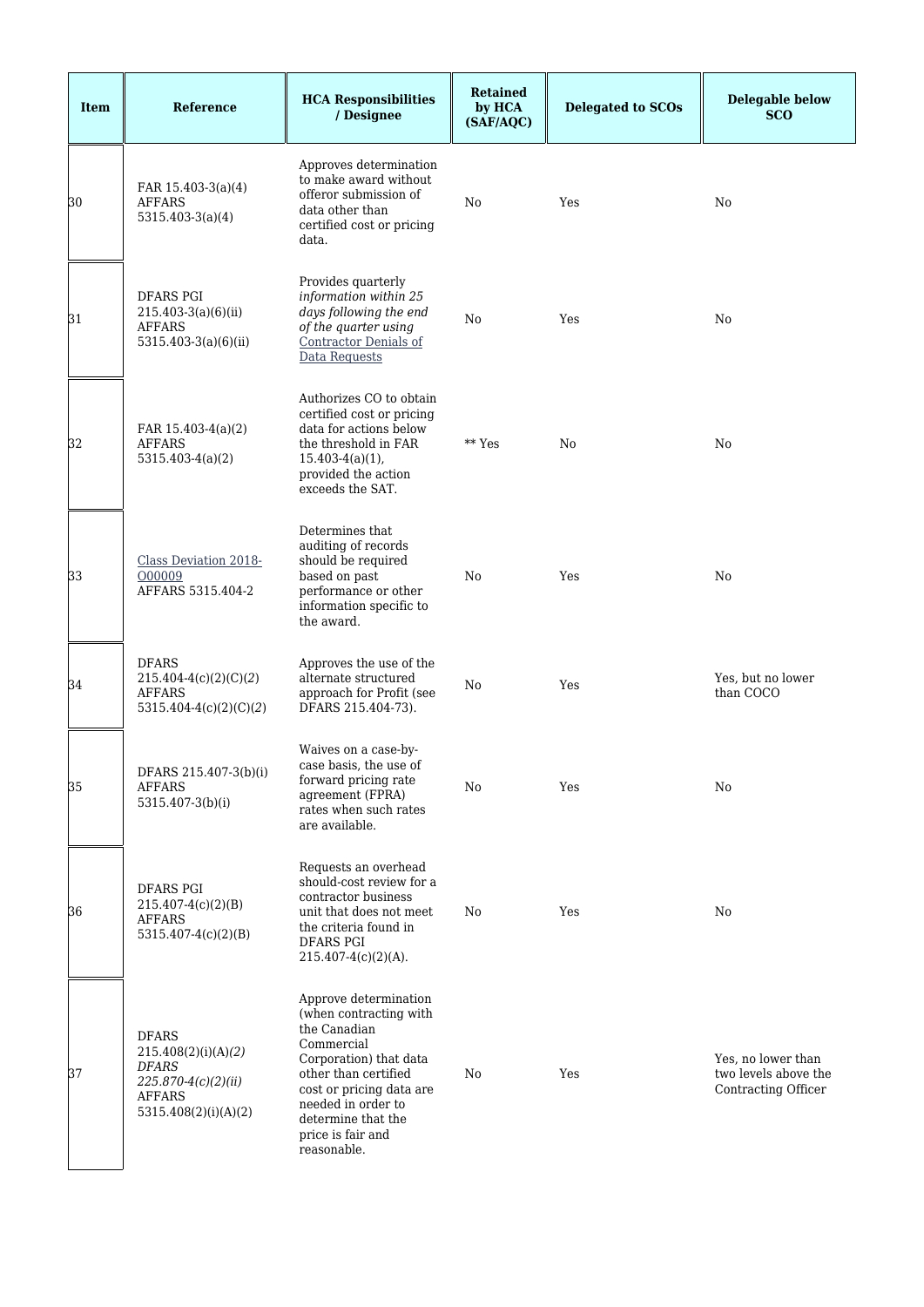| <b>Item</b> | Reference                                                                                                             | <b>HCA Responsibilities</b><br>/ Designee                                                                                                                                                                                                                                                                                                                                                                                                                     | <b>Retained</b><br>by HCA<br>(SAF/AQC) | <b>Delegated to SCOs</b>                                                                            | <b>Delegable below</b><br><b>SCO</b>                                                                    |
|-------------|-----------------------------------------------------------------------------------------------------------------------|---------------------------------------------------------------------------------------------------------------------------------------------------------------------------------------------------------------------------------------------------------------------------------------------------------------------------------------------------------------------------------------------------------------------------------------------------------------|----------------------------------------|-----------------------------------------------------------------------------------------------------|---------------------------------------------------------------------------------------------------------|
| 38          | <b>DFARS</b><br>215.408(2)(ii)(A)(2)<br><b>DFARS</b><br>225.870-4(c)(2)(ii)<br><b>AFFARS</b><br>5315.408(2)(ii)(A)(2) | Approve determination<br>(when contracting with<br>the Canadian<br>Commercial<br>Corporation) that it is<br>reasonably certain that<br>data other than<br>certified cost or pricing<br>data will be needed in<br>order to determine that<br>the price of<br>modifications is fair and<br>reasonable.                                                                                                                                                          | No                                     | Yes                                                                                                 | Yes, no lower than<br>two levels above the<br><b>Contracting Officer</b>                                |
| 39          | FAR 16.206-3(d)<br>AFFARS 5316.206-3(d)                                                                               | Approves the use of a<br>fixed-ceiling-price<br>contract with<br>retroactive price<br>redetermination.                                                                                                                                                                                                                                                                                                                                                        | ** Yes                                 | No                                                                                                  | No                                                                                                      |
| 40          | FAR $16.301-3(a)(2)$<br>DFARS 216.301-3(2)<br>AFFARS 5316.301-3(2)                                                    | Approves the use of a<br>cost-reimbursement<br>contract in excess of<br>\$25M                                                                                                                                                                                                                                                                                                                                                                                 | No                                     | Yes                                                                                                 | Yes, but no lower<br>than the COCO                                                                      |
| 41          | FAR 16.401(d)<br>DFARS 216.401(d)(i)<br>AFFARS 5316.401(d)(i)                                                         | Approves D&F to justify<br>that the use of an<br>incentive or award-fee<br>contract, other than a<br>cost-reimbursement<br>incentive- or award fee<br>contract in excess of<br>\$25 million, is in the<br>best interest of the<br>government.                                                                                                                                                                                                                 | $**$ No                                | Yes, for incentive<br>Yes, for award fee --<br>not further delegable                                | Yes, for incentive --<br>one level above the<br><sub>CO</sub><br>No, for award fee                      |
| 42          | FAR 16.401(d)<br>DFARS 216.401(d)(ii)<br><b>AFFARS</b><br>5316.401(d)(ii)                                             | Approves D&F to justify<br>that the use of a cost<br>reimbursement<br>incentive or award-fee<br>contract in excess of<br>\$25M is in the best<br>interest of the<br>government.                                                                                                                                                                                                                                                                               | No                                     | Yes, for cost-plus-<br>incentive-fee<br>Yes, for cost-plus-<br>award-fee (not further<br>delegable) | Yes, for cost-plus-<br>incentive-fee<br>--one level above the<br>CO.<br>No, for cost-plus-<br>award-fee |
| 43          | <b>AFFARS</b><br>5316.401(e)(3)(i)                                                                                    | For Operational and<br>Enterprise Contracting,<br>the HCA will designate<br>the Fee Determining<br>Official. The PEO is the<br>Fee Determining<br>Official for the PEO's<br>assigned programs. The<br>PEO or HCA for<br>Operational and<br><b>Enterprise Contracting</b><br>may designate this<br>responsibility on an<br>individual contract or<br>class basis. This<br>designation may be<br>made by name,<br>position, or function,<br>without limitation. | No                                     | Yes, for Operational<br>and Enterprise<br>Contracting                                               | Yes, for Operational<br>and Enterprise<br>Contracting                                                   |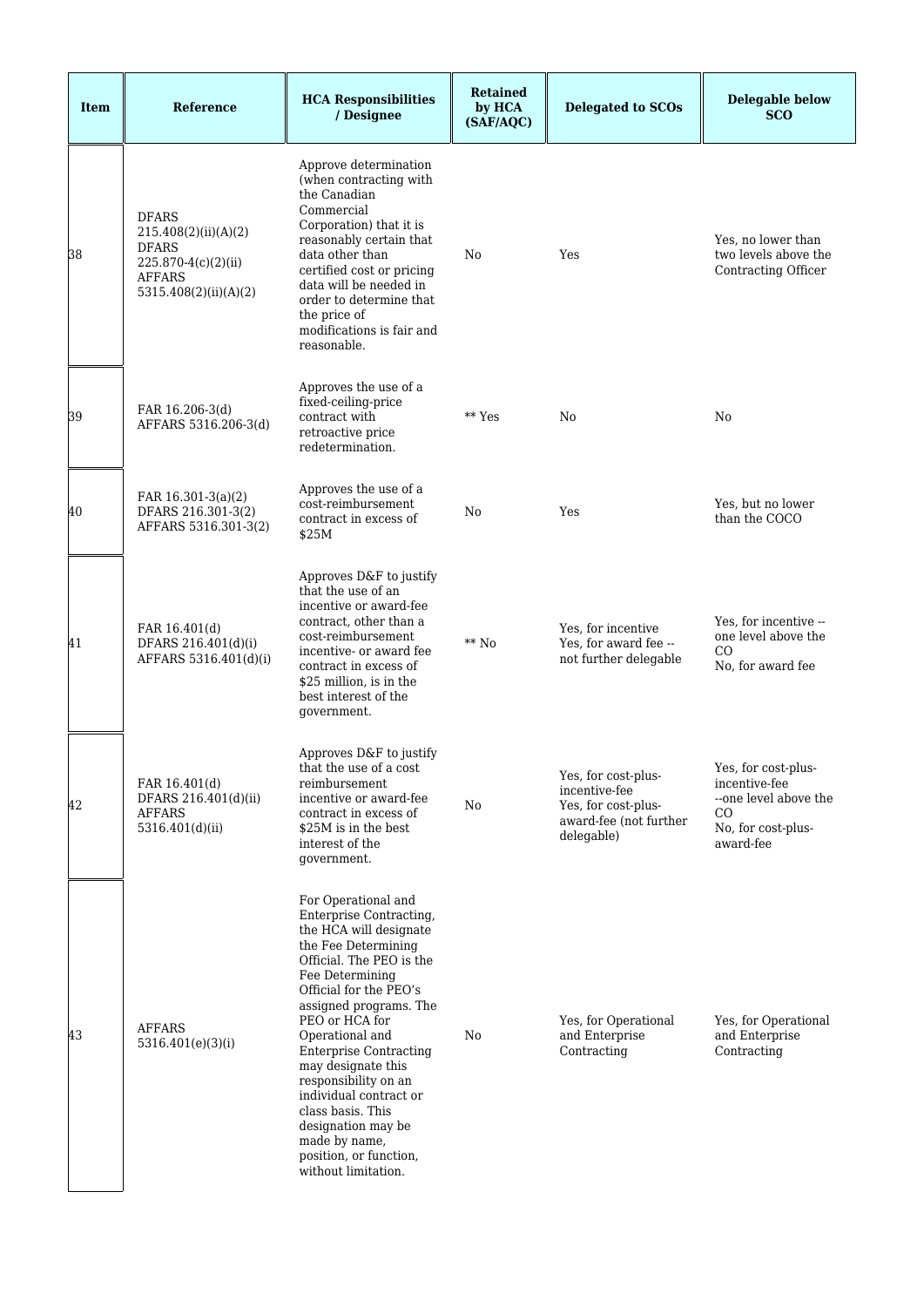| <b>Item</b> | Reference                                                                                            | <b>HCA Responsibilities</b><br>/ Designee                                                                                                                                                              | <b>Retained</b><br>by HCA<br>(SAF/AQC) | <b>Delegated to SCOs</b> | <b>Delegable below</b><br><b>SCO</b>       |
|-------------|------------------------------------------------------------------------------------------------------|--------------------------------------------------------------------------------------------------------------------------------------------------------------------------------------------------------|----------------------------------------|--------------------------|--------------------------------------------|
| 44          | DFARS 216.405-2(1)<br>AFFARS 5316.405-2(1)                                                           | Approves setting the<br>percentage of award<br>fee available for the<br>final evaluation below<br>40 percent if the<br>contracting officer<br>determines that a lower<br>percentage is<br>appropriate. | ** Yes                                 | N <sub>0</sub>           | N <sub>0</sub>                             |
| 45          | FAR 16.601(d)(1)(ii)<br><b>DFARS</b><br>216.601(d)(1)(A)(2)<br><b>AFFARS</b><br>5316.601(d)(i)(A)(2) | Approves a class D&F<br>for a T&M/LH contract<br>or order if the base<br>period plus any option<br>period exceeds three<br>years.                                                                      | ** Yes                                 | No                       | N <sub>0</sub>                             |
| 46          | FAR 16.603-2(c)(3)<br><b>AFFARS</b><br>$5316.603-2(c)(3)$                                            | Approves the<br>determination of a<br>reasonable price or fee<br>if the CO $\&$ contractor<br>fail to reach agreement.                                                                                 | No                                     | Yes                      | N <sub>0</sub>                             |
| 47          | FAR 16.603-3<br>AFFARS 5316.603-3                                                                    | Determines a letter<br>contract may be used if<br>no other contract type<br>is suitable.                                                                                                               | No                                     | Yes                      | Yes, below \$50M but<br>no lower than COCO |
| 48          | FAR 17.106-3(f)<br>AFFARS 5317.106-3(f)                                                              | Authorizes the use of a<br>solicitation requesting<br>only multi-year prices,<br>provided that dual<br>proposals are not<br>necessary to meet the<br>objectives in FAR<br>17.105-2.                    | No                                     | Yes                      | No                                         |
| 49          | FAR 17.106-3(g)<br>AFFARS 5317.106-3(g)                                                              | Approves the use of<br>variable unit prices on<br>multi-year contracts<br>provided that, for<br>competitive proposals,<br>there is a valid method<br>of evaluation.                                    | No                                     | Yes                      | No                                         |
| 50          | DFARS 217.172(f)(2)<br>AFFARS 5317.172(f)(2)                                                         | Determines the<br>conditions required by<br><b>DFARS</b><br>$217.172(h)(2)(i)-(vii)$<br>will be met by a multi-<br>year contract.                                                                      | No                                     | Yes                      | No                                         |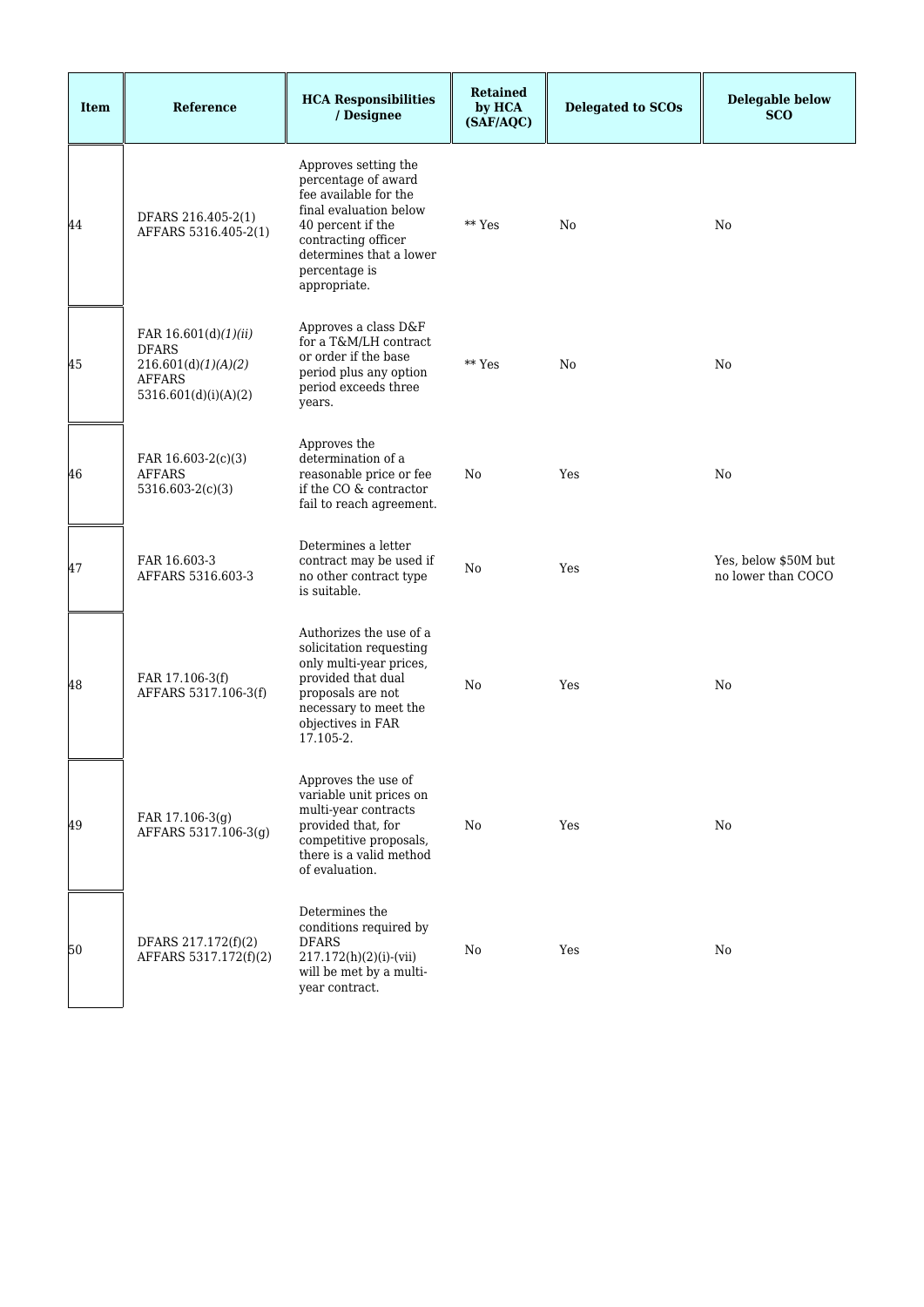| <b>Item</b> | <b>Reference</b>                                                                                                       | <b>HCA Responsibilities</b><br>/ Designee                                                                                                                                                                                                                                                                                                                                          | <b>Retained</b><br>by HCA<br>(SAF/AQC)                    | <b>Delegated to SCOs</b>                           | <b>Delegable below</b><br><b>SCO</b>                                             |
|-------------|------------------------------------------------------------------------------------------------------------------------|------------------------------------------------------------------------------------------------------------------------------------------------------------------------------------------------------------------------------------------------------------------------------------------------------------------------------------------------------------------------------------|-----------------------------------------------------------|----------------------------------------------------|----------------------------------------------------------------------------------|
| 51          | DFARS 217.174(b)<br>AFFARS 5317.174(b)                                                                                 | Determines, on the<br>basis of a business case<br>analysis, that the<br>proposed purchase of<br>electricity from sources<br>of renewable energy<br>under such contract is<br>cost effective: and it<br>would not be possible<br>to purchase electricity<br>from the source in an<br>economical manner<br>without the use of a<br>contract for a period in<br>excess of five years. | No                                                        | Yes                                                | No                                                                               |
| 52          | FAR 17.703(e)<br>AFFARS 5317.703(e)                                                                                    | Determine in writing<br>that it is necessary in<br>the interest of DoD to<br>acquire supplies and<br>services through the<br>nondefense agency<br>during the fiscal year,<br>absent certification<br>required by 17.703(a).                                                                                                                                                        | Yes                                                       | No.                                                | No                                                                               |
| 53          | <b>DFARS</b><br>217.7404(a)(1)(iii)<br>DFARS 217.7404-1<br><b>AFFARS</b><br>5317.7404(a)(1)(iii)<br>AFFARS 5317.7404-1 | Approves Undefinitized<br>Contract Actions (UCA),<br>to include Foreign<br>Military Sales.                                                                                                                                                                                                                                                                                         | N <sub>0</sub>                                            | Yes                                                | Yes, below \$50M but<br>no lower than COCO                                       |
| 54          | DFARS 217.7404(b)(2)<br><b>DFARS</b><br>252.217-7027(c)<br><b>AFFARS</b><br>5317.7404(b)(2)                            | Approves unilateral<br>definitizations by the<br>Contracting Officer (in<br>writing).                                                                                                                                                                                                                                                                                              | Yes, for<br>UCAs with<br>a value<br>greater<br>than \$50M | Yes, for UCAs with a<br>value of \$50M or<br>below | Yes, for UCAs with a<br>value of \$50M or<br>below but no lower<br>than the COCO |
| 55          | <b>DFARS</b><br>$217.7404 - 3(a)(1)$<br><b>AFFARS</b><br>$5317.7404-3(a)(1)$                                           | Determines in writing<br>that extending<br>definitization beyond an<br>additional 90 days is in<br>the best interest of the<br>Government.                                                                                                                                                                                                                                         | Yes                                                       | No                                                 | No                                                                               |
| 56          | <b>DFARS PGI</b><br>217.7504(4)(ii)<br>AFFARS<br>5317.7504(4)(ii)                                                      | Authorizes reverse<br>engineering.                                                                                                                                                                                                                                                                                                                                                 | No                                                        | Yes                                                | No                                                                               |
| 57          | DFARS 217.7505(b)<br>AFFARS 5317.7505(b)                                                                               | <b>Approves Contracting</b><br>Officer certification for<br>a replenishment part<br>price increase that<br>increased by 25 percent<br>or more over the most<br>recent 12-month<br>period.                                                                                                                                                                                          | No                                                        | Yes                                                | No                                                                               |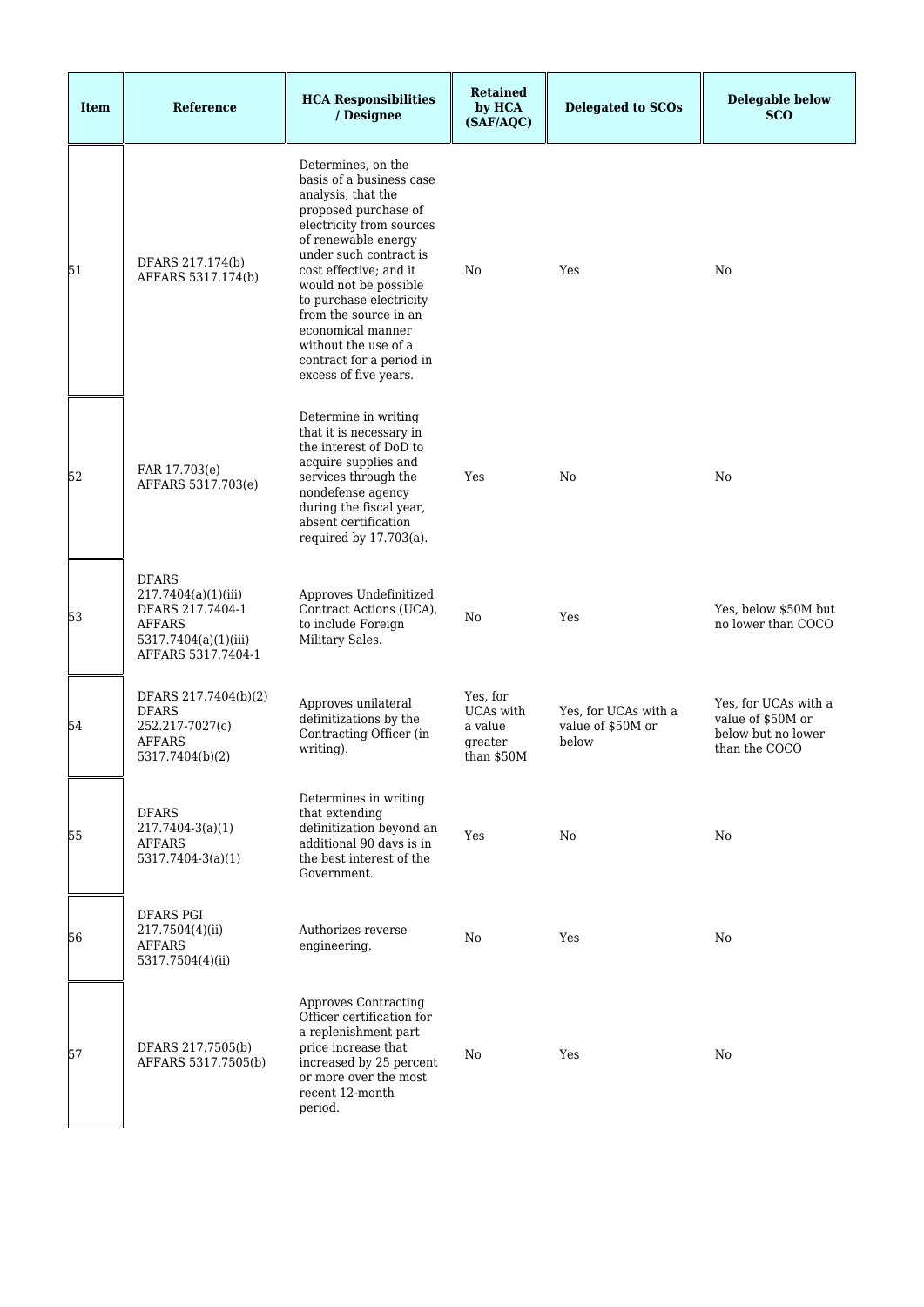| <b>Item</b> | Reference                                                                                                                                                                                                                                                                                                                                                                                                                                                                                                                                                                                                                                                                                      | <b>HCA Responsibilities</b><br>/ Designee                                                                                                                                                                                                                                                                                                                                                                                                                                                           | <b>Retained</b><br>by HCA<br>(SAF/AQC) | <b>Delegated to SCOs</b> | <b>Delegable below</b><br><b>SCO</b> |
|-------------|------------------------------------------------------------------------------------------------------------------------------------------------------------------------------------------------------------------------------------------------------------------------------------------------------------------------------------------------------------------------------------------------------------------------------------------------------------------------------------------------------------------------------------------------------------------------------------------------------------------------------------------------------------------------------------------------|-----------------------------------------------------------------------------------------------------------------------------------------------------------------------------------------------------------------------------------------------------------------------------------------------------------------------------------------------------------------------------------------------------------------------------------------------------------------------------------------------------|----------------------------------------|--------------------------|--------------------------------------|
| 58          | FAR 18.125<br>AFFARS 5318.125                                                                                                                                                                                                                                                                                                                                                                                                                                                                                                                                                                                                                                                                  | Determines that the<br>contracting process<br>may continue after GAO<br>has received a protest<br>(See FAR 33.104(b) and<br>$(c)$ ).                                                                                                                                                                                                                                                                                                                                                                | ** Yes                                 | No                       | No                                   |
| 59          | FAR 2.101, paragraph<br>(3)<br>FAR 2.101<br>FAR 18.201<br>FAR 18.2<br>FAR 13.500(c)(1)<br>FAR $13.201(g)(1)$<br>FAR $12.102(f)(1)$<br>DFARS 218.271<br>DFARS 218.202<br>DFARS 218.201(2)<br>DFARS 218.201 Class<br>Deviation 2018-O0018<br><b>DFARS</b><br>216.601(d)(i)(A)(3)<br>DFARS 215.371-4(a)(2)<br>DFARS 211.274-2(b)(1)<br>AFFARS<br>5318.271(S-90)<br>AFFARS 5318.271<br>AFFARS 5318.202<br><b>AFFARS</b><br>5318.201(c)(2)<br>AFFARS 5318.201(c)<br>AFFARS 5318.201(b)<br><b>AFFARS</b><br>5316.601(d)(i)(A)(3)<br>AFFARS<br>$5315.371-4(a)(2)$<br><b>AFFARS</b><br>5313.500(c)(1)<br><b>AFFARS</b><br>5313.201(g)(1)<br>AFFARS 5312.102(f)(1)<br><b>AFFARS</b><br>5311.274-2(b)(1) | Determines that micro-<br>purchases and<br>simplified acquisitions<br>of supplies or services<br>(or the supplies or<br>services themselves as<br>applicable) are to be<br>used in support of a<br>contingency operation;<br>to facilitate defense<br>against or recovery<br>from cyber, nuclear,<br>biological, chemical, or<br>radiological attack; to<br>facilitate the provision<br>of international disaster<br>assistance; or to<br>support response to an<br>emergency or major<br>disaster. | No                                     | Yes                      | Yes, but no lower<br>than the COCO   |
| 60          | FAR 19.201(b)<br>AFFARS 5319.201(b)                                                                                                                                                                                                                                                                                                                                                                                                                                                                                                                                                                                                                                                            | Implements small<br>business programs<br>within their activities,<br>achieve program goals,<br>and ensure contracting<br>personnel maintain<br>knowledge of program<br>requirements.                                                                                                                                                                                                                                                                                                                | No                                     | Yes                      | No                                   |
| 61          | DFARS 219.201(c)(8)<br><b>AFFARS</b><br>5319.201(c)(8)                                                                                                                                                                                                                                                                                                                                                                                                                                                                                                                                                                                                                                         | Assigns small business<br>technical advisors to<br>perform this function in<br>accordance with<br>DFARS 219.201(c)(8).                                                                                                                                                                                                                                                                                                                                                                              | No                                     | Yes                      | No                                   |
| 62          | FAR 19.502-8(b)<br>DFARS 219.502-8(b)<br>AFFARS 5319.502-8(b)                                                                                                                                                                                                                                                                                                                                                                                                                                                                                                                                                                                                                                  | Renders a decision<br>regarding the CO's<br>rejection of an SBA<br>recommendation.                                                                                                                                                                                                                                                                                                                                                                                                                  | No                                     | Yes                      | Yes, but no lower<br>than COCO       |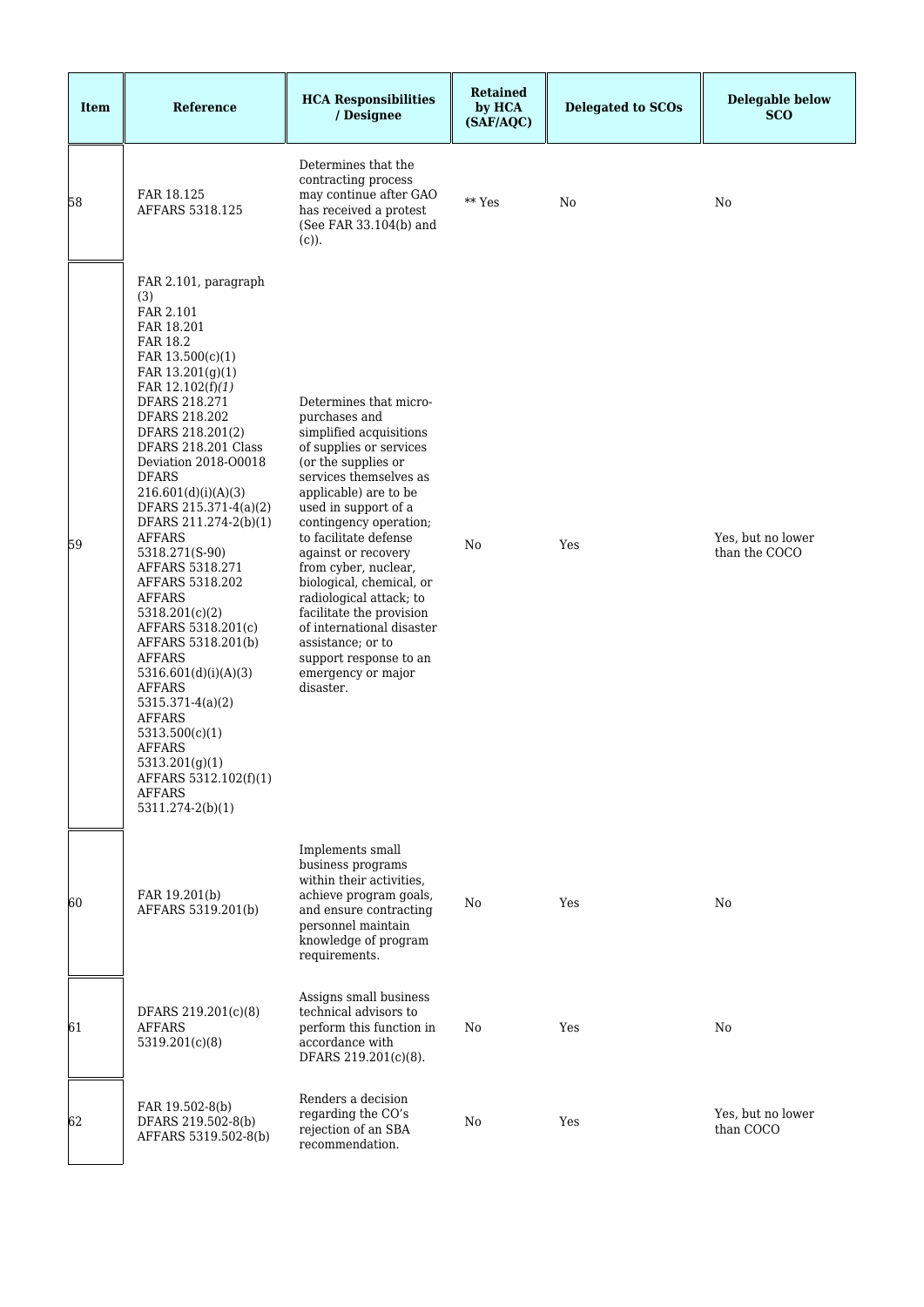| <b>Item</b> | Reference                                                                                                                 | <b>HCA Responsibilities</b><br>/ Designee                                                                                                                                                                                                                                                                 | <b>Retained</b><br>by HCA<br>(SAF/AQC) | <b>Delegated to SCOs</b> | <b>Delegable below</b><br><b>SCO</b> |
|-------------|---------------------------------------------------------------------------------------------------------------------------|-----------------------------------------------------------------------------------------------------------------------------------------------------------------------------------------------------------------------------------------------------------------------------------------------------------|----------------------------------------|--------------------------|--------------------------------------|
| 63          | FAR 19.1305(d)(2)<br><b>AFFARS</b><br>5319.1305(d)(2)                                                                     | Determines not to<br>suspend action on the<br>acquisition because<br>urgent and compelling<br>circumstances exist                                                                                                                                                                                         | No                                     | Yes                      | No                                   |
| 64          | FAR 19.1405(d)<br>AFFARS 5319.1405(d)                                                                                     | Determines not to<br>suspend action. Replies<br>to SBA after receipt of<br>a formal appeal from<br>SBA concerning<br>rejection of a set-aside<br>for Service-disabled<br>Veteran-owned Small<br>Business.                                                                                                 | No                                     | Yes                      | No                                   |
| 65          | FAR 19.1505(g)(3)<br>AFFARS<br>5319.1505(g)(3)                                                                            | Determines not to<br>suspend action on the<br>acquisition because<br>urgent and compelling<br>circumstances exist.                                                                                                                                                                                        | No                                     | Yes                      | No                                   |
| 66          | FAR 22.101-1(e)<br>AFFARS 5322.101-1(e)                                                                                   | Designates programs<br>for contractors to notify<br>Government of actual<br>or potential labor<br>disputes.                                                                                                                                                                                               | No                                     | Yes                      | Yes, but no lower<br>than COCO       |
| 67          | <b>DFARS</b><br>$222.101 - 3 - 70(b)$<br><b>DFARS PGI</b><br>222.101-3-70(b)(ii)<br><b>AFFARS</b><br>5322.101-3-70(b)(ii) | Submits impact reports<br>on labor disputes to<br>agency head when<br>sufficient urgency<br>warrants the attention<br>of the agency head or<br>when specifically<br>requested.                                                                                                                            | No                                     | Yes                      | No                                   |
| 68          | FAR 22.406-13<br>DFARS 222.406-13<br>AFFARS 5322.406-13                                                                   | For construction<br>contracts, submits<br>Semiannual<br>Enforcement Reports to<br>the labor advisor.                                                                                                                                                                                                      | No                                     | Yes                      | No                                   |
| 69          | FAR 22.805(a)(8)<br>AFFARS<br>5322.805(a)(8)                                                                              | Approves an urgent or<br>critical award, without<br>pre-award clearance<br>from the Office of<br>Federal Contract<br>Compliance Programs<br>(OFCCP), if OFCCP<br>cannot complete the<br>evaluation by required<br>date. Applies for<br>contracts/subcontracts<br>\$10M or more<br>excluding construction. | No                                     | Yes                      | No                                   |
| 70          | FAR 22.1802(d)<br>AFFARS 5322.1802(d)                                                                                     | Waives the E-Verify<br>requirement for a<br>contract or subcontract<br>or a class of contracts<br>or subcontracts, either<br>temporarily or for the<br>period of performance.                                                                                                                             | ** Yes                                 | No                       | No                                   |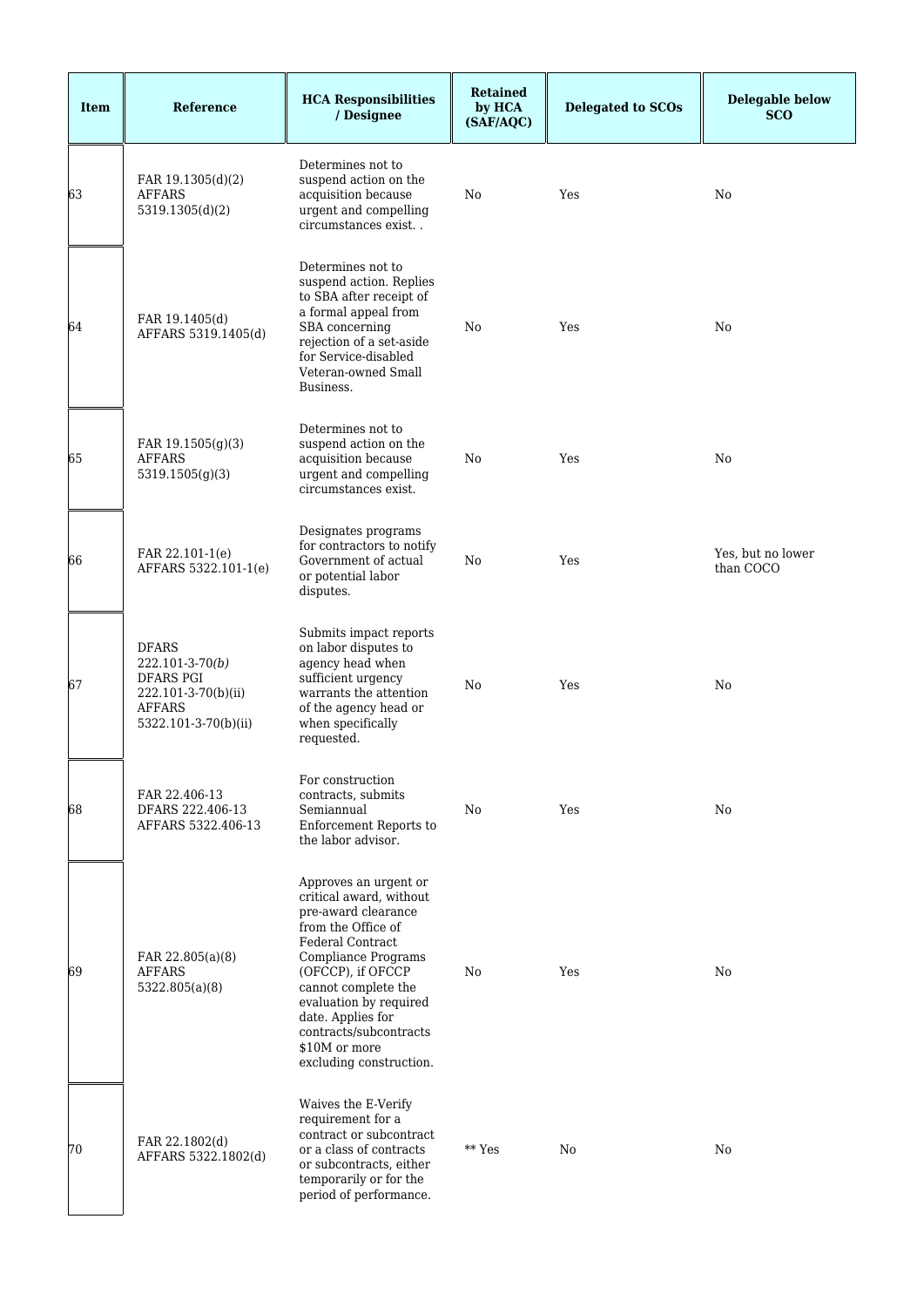| <b>Item</b> | Reference                                                                            | <b>HCA Responsibilities</b><br>/ Designee                                                                                                                                                                                    | <b>Retained</b><br>by HCA<br>(SAF/AQC) | <b>Delegated to SCOs</b> | <b>Delegable below</b><br><b>SCO</b> |
|-------------|--------------------------------------------------------------------------------------|------------------------------------------------------------------------------------------------------------------------------------------------------------------------------------------------------------------------------|----------------------------------------|--------------------------|--------------------------------------|
| 71          | <b>DFARS PGI</b><br>223.370-4(1)(i)(A)(2)<br><b>AFFARS</b><br>5323.370-4(1)(i)(A)(2) | Waives the mandatory<br>requirements for safety<br>precautions for<br>ammunition and<br>explosives.                                                                                                                          | No                                     | Yes                      | No                                   |
| 72          | FAR 25.103(b)(2)(i)<br>DFARS 225.103<br>AFFARS 5325.103(b)<br>AFFARS MP5325(a)       | Approves determination<br>that an<br>article/material/supply<br>is not mined, produced,<br>or manufactured in the<br>United States in<br>sufficient quantities of<br>satisfactory quality.                                   | No                                     | Yes                      | Yes, but no lower<br>than the COCO   |
| 73          | <b>DFARS</b><br>225.103(a)(ii)(B)(2)<br>AFFARS 5325.103(b)                           | Approves determination<br>for a public interest<br>exception, valued<br>between the simplified<br>acquisition threshold<br>and \$1.5M, for end<br>products that are<br>substantially<br>transformed in the<br>United States. | No                                     | Yes                      | No                                   |
| 74          | <b>DFARS</b><br>225.103(b)(ii)(C)<br>AFFARS 5325.103(b)                              | Approves determination<br>for<br>article/material/supply,<br>for \$1.5M or more, not<br>domestically available<br>and award is to be<br>made on other than a<br>qualifying country or<br>eligible end product.               | No                                     | Yes                      | No                                   |
| 75          | FAR 25.202(a)(2)<br>DFARS 225-202(a)(2)<br><b>AFFARS</b><br>5325.202(a)(2)           | Approves non-<br>availability<br>determination for<br>domestic construction<br>material.                                                                                                                                     | No                                     | Yes                      | Yes, but no lower<br>than the COCO   |
| 76          | <b>DFARS</b><br>225.403(c)(ii)(A)<br><b>AFFARS</b><br>5325.403(c)(ii)(A)             | Approves a national<br>interest waiver for a<br>purchase by an<br>overseas purchasing<br>activity if the product is<br>critical for the support<br>of U.S. forces stationed<br>abroad.                                       | No                                     | Yes                      | No                                   |
| 77          | FAR 25.603(a)(1)(i)<br><b>AFFARS</b><br>5325.603(a)(1)(i)                            | Approves Non-<br>availability<br>Determination<br>(American Recovery<br>and Reinvestment Act -<br>Buy American Act -<br>Construction<br>Materials).                                                                          | No                                     | Yes                      | Yes, but no lower<br>than the COCO   |
| 78          | DFARS 225.7008(a)(2)<br><b>AFFARS</b><br>5325.7008(a)(2)                             | Waives restrictions on<br>certain foreign<br>purchases under 10<br>U.S.C. 4864.                                                                                                                                              | No                                     | Yes                      | No                                   |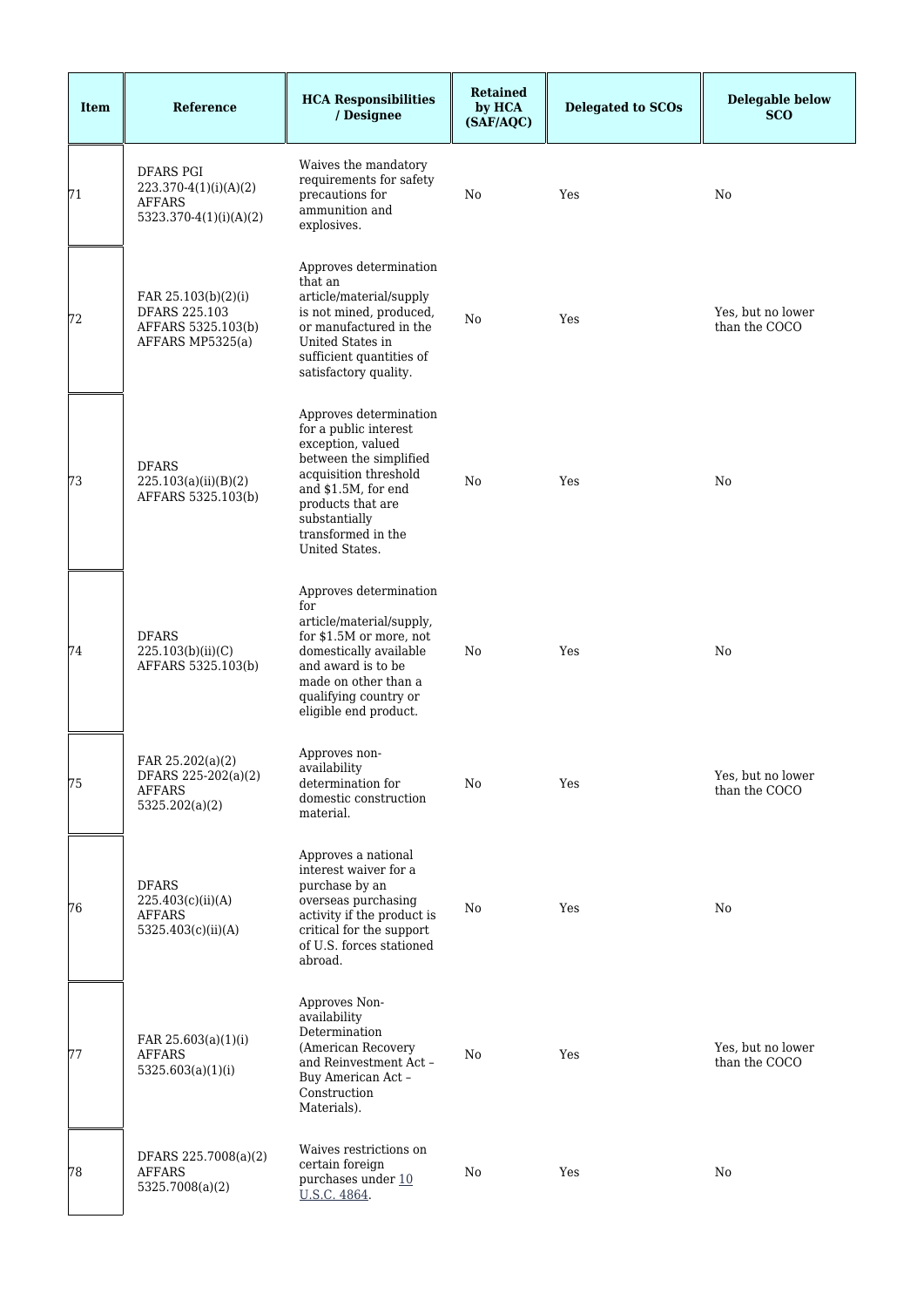| <b>Item</b> | Reference                                                                      | <b>HCA Responsibilities</b><br>/ Designee                                                                                                                                                                                                                                                                                       | <b>Retained</b><br>by HCA<br>(SAF/AQC) | <b>Delegated to SCOs</b> | <b>Delegable below</b><br><b>SCO</b> |
|-------------|--------------------------------------------------------------------------------|---------------------------------------------------------------------------------------------------------------------------------------------------------------------------------------------------------------------------------------------------------------------------------------------------------------------------------|----------------------------------------|--------------------------|--------------------------------------|
| 79          | <b>DFARS</b><br>225.7703-2(b)(2)(i)<br><b>AFFARS</b><br>5325.7703-2(b)(2)(i)   | Determination<br>requirements for<br>products or services not<br>limited to use by the<br>military forces, police,<br>or other security<br>personnel of<br>Afghanistan (D&F<br>below \$93M)                                                                                                                                     | ** Yes                                 | N <sub>0</sub>           | No                                   |
| 80          | FAR 28.105<br>AFFARS 5328.105                                                  | Approves using other<br>types of bonds when<br>acquiring particular<br>supplies or services.                                                                                                                                                                                                                                    | No                                     | Yes                      | Yes, but no lower<br>than the COCO   |
| 81          | FAR 28.106-2(a)<br>AFFARS 5328.106-2(a)                                        | Approves the use of a<br>new surety bond during<br>the performance of the<br>contract.                                                                                                                                                                                                                                          | No                                     | Yes                      | Yes, but no lower<br>than COCO       |
| 82          | DFARS 228.311-1<br>AFFARS 5328.311-1                                           | Waives the requirement<br>for use of FAR clause<br>52.228-7, Insurance --<br>Liability to Third<br>Persons.                                                                                                                                                                                                                     | No                                     | Yes                      | No                                   |
| 83          | DFARS 228.370(a)(2)<br><b>AFFARS</b><br>5328.370(a)(2)                         | Disallows the<br>contractor to buy<br>insurance for war-<br>hazard losses. If so, the<br>CO shall insert the<br>clause at DFARS<br>252.228-7000.                                                                                                                                                                                | No                                     | Yes                      | No                                   |
| 84          | <b>Class Deviation 2011-</b><br>00006<br>AFFARS 5331                           | Waives the<br>requirements of FAR<br>31.                                                                                                                                                                                                                                                                                        | No                                     | Yes                      | No                                   |
| 85          | Class Deviation 2011-<br>O0006<br>AFFARS 5331                                  | Determine that<br>incurrence of the<br>Contribution in Aid of<br>Construction (CIAC) tax<br>is necessary to achieve<br>the most beneficial<br>business case for the<br>Government and<br>allowing the CIAC tax<br>will result in significant<br>benefits to the<br>Government that<br>outweigh the cost of<br>allowing the tax. | No                                     | Yes                      | No                                   |
| 86          | FAR 32.202-1(d)<br>FAR 32.501-2(a)(3)<br>AFFARS 5332.202-1(d)                  | Approves unusual<br>contract financing.                                                                                                                                                                                                                                                                                         | No                                     | Yes                      | No                                   |
| 87          | <b>DFARS</b><br>232.901(1)(i)(C)(ii)<br><b>AFFARS</b><br>5332.901(1)(i)(C)(ii) | Determines that<br>conditions exist that<br>limit normal business<br>operations.                                                                                                                                                                                                                                                | No                                     | Yes                      | No                                   |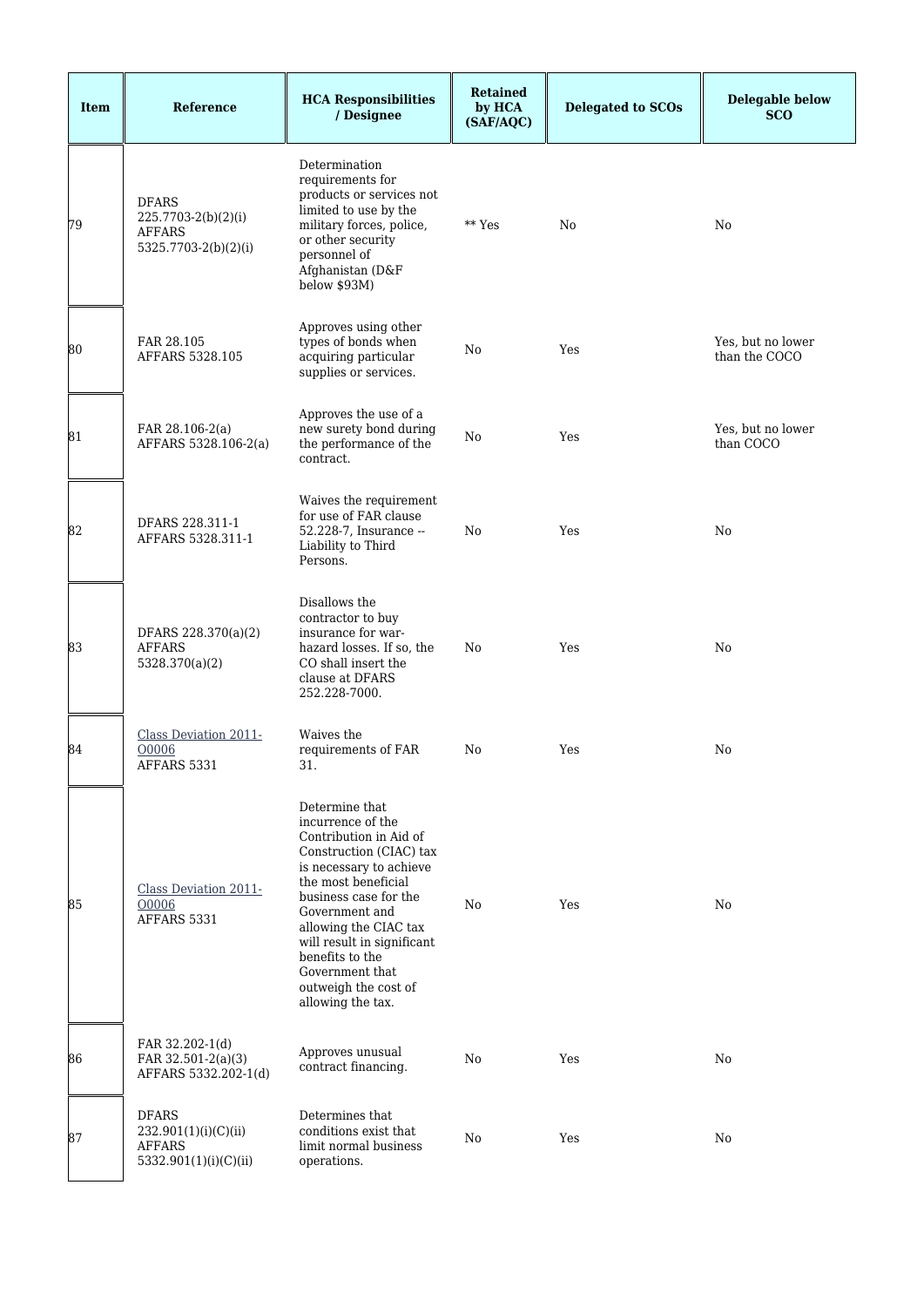| <b>Item</b> | <b>Reference</b>                                                                       | <b>HCA Responsibilities</b><br>/ Designee                                                                                                                                     | <b>Retained</b><br>by HCA<br>(SAF/AQC) | <b>Delegated to SCOs</b> | <b>Delegable below</b><br><b>SCO</b> |
|-------------|----------------------------------------------------------------------------------------|-------------------------------------------------------------------------------------------------------------------------------------------------------------------------------|----------------------------------------|--------------------------|--------------------------------------|
| 88          | FAR 33.102(b)(3)(ii)<br>AFFARS<br>5333.102(b)(3)(ii)                                   | At the request of the<br>contractor, reviews<br>agency records<br>associated with a<br>request for<br>reimbursement of<br>protest costs by the<br>Government.                 | No                                     | Yes                      | Yes, but no lower<br>than the COCO   |
| 89          | FAR 33.104(b)(1) or<br>(c)(2)<br><b>AFFARS</b><br>5333.104(b)(1) or<br>(c)(2)          | Authorizes contract<br>award notwithstanding<br>a GAO protest before<br>award, or continued<br>contract performance<br>notwithstanding a GAO<br>protest after award.          | ** Yes                                 | No                       | No                                   |
| 90          | FAR 33.104(g)<br>AFFARS 5333.104(g)                                                    | Reports to the GAO why<br>their recommendations<br>have not been followed<br>by the agency not later<br>than 5 days after the<br>expiration of the 60-day<br>response period. | ** Yes                                 | N <sub>0</sub>           | No                                   |
| 91          | DFARS 233.215(3)<br>AFFARS 5333.215(3)                                                 | Determines that<br>continued performance<br>is necessary pending<br>resolution of any claim<br>that might arise under<br>or be related to the<br>contract.                    | No                                     | Yes                      | Yes, at least one level<br>above CO  |
| 92          | DFARS 234.7002(d)(4)<br><b>AFFARS</b><br>5334.7002(d)(4)                               | Determines the<br>information submitted<br>is not sufficient to<br>determine the<br>reasonableness of price<br>for items developed<br>exclusively at private<br>expense.      | No                                     | Yes                      | No                                   |
| 93          | DFARS 235.015-70(c)<br>& (d)(3)(ii)<br><b>AFFARS</b><br>5335.015-70(c) &<br>(d)(3)(ii) | Approves special use<br>allowance for research<br>facility acquired by<br>educational institutions.                                                                           | No                                     | Yes                      | No                                   |
| 94          | FAR 36.208<br>AFFARS 5336.208                                                          | Approves concurrent<br>performance of firm-<br>fixed-price and other<br>types of construction<br>contracts at the same<br>work site.                                          | No                                     | Yes                      | Yes, but no lower<br>than COCO       |
| 95          | FAR 36.213-2(a)<br>AFFARS 5336.213-2(a)                                                | Waives the requirement<br>for pre-solicitation<br>notices for proposed<br>construction contracts<br>expected to exceed the<br>SAT.                                            | No                                     | Yes                      | Yes, but no lower<br>than COCO       |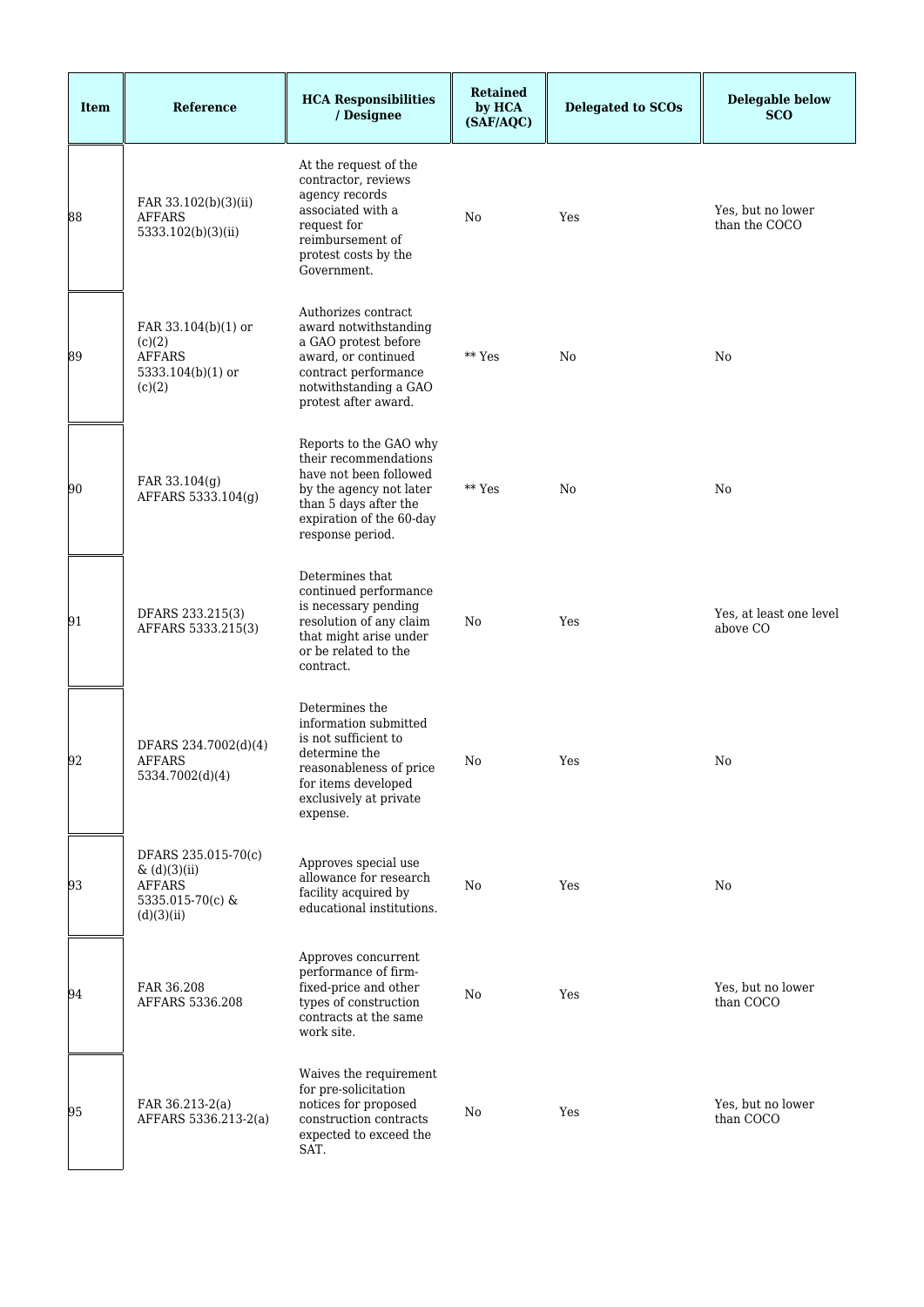| <b>Item</b> | <b>Reference</b>                                                                       | <b>HCA Responsibilities</b><br>/ Designee                                                                                                                                                                                                                                                                                                                                  | <b>Retained</b><br>by HCA<br>(SAF/AQC) | <b>Delegated to SCOs</b> | <b>Delegable below</b><br><b>SCO</b> |
|-------------|----------------------------------------------------------------------------------------|----------------------------------------------------------------------------------------------------------------------------------------------------------------------------------------------------------------------------------------------------------------------------------------------------------------------------------------------------------------------------|----------------------------------------|--------------------------|--------------------------------------|
| 96          | DFARS 236.272(b)(1)<br>AFFARS 5336.272(b)                                              | Authorizes the use of<br>prequalification for<br>urgent or complex<br>construction projects.                                                                                                                                                                                                                                                                               | No                                     | Yes                      | Yes, but no lower<br>than COCO       |
| 97          | DFARS 236.272(b)(2)<br>AFFARS 5336.272(b)                                              | Approves the<br>prequalification<br>procedures of<br>construction sources.                                                                                                                                                                                                                                                                                                 | No                                     | Yes                      | Yes, but no lower<br>than COCO       |
| 98          | FAR 36.301(b)(3)(vi)<br><b>AFFARS</b><br>5336.301(b)(3)(vi)                            | Establishes other<br>criteria for use of two-<br>phase design-build<br>selection procedures.                                                                                                                                                                                                                                                                               | No                                     | Yes                      | Yes, but no lower<br>than COCO       |
| 99          | <b>DFARS</b><br>$236.303 - 1(a)(4)(i)(B)$<br><b>AFFARS</b><br>$5336.303-1(a)(4)(i)(B)$ | Approves determination<br>to allow more than five<br>offerors to submit<br>phase two design-build<br>proposals for<br>acquisitions >\$4M.                                                                                                                                                                                                                                  | No                                     | Yes                      | No                                   |
| 100         | DFARS 236.570(b)(2)<br><b>AFFARS</b><br>5336.570(b)(2)                                 | Approves use of a<br>separate bid item for<br>mobilization and<br>preparatory work.                                                                                                                                                                                                                                                                                        | No                                     | Yes                      | Yes, but no lower<br>than COCO       |
| 101         | FAR 36.602-3<br>AFFARS 5336.602-3                                                      | Oversees evaluation<br>board functions for<br>A&E contracts.                                                                                                                                                                                                                                                                                                               | No                                     | Yes                      | Yes, but no lower<br>than COCO       |
| 102         | FAR $36.609-1(c)(1)$<br>AFFARS<br>$5336.609-1(c)(1)$                                   | Determines that, in<br>fixed-price A&E<br>contracts, cost<br>limitations are<br>secondary to<br>performance<br>considerations and<br>additional project<br>funding can be<br>expected, if necessary.                                                                                                                                                                       | No                                     | Yes                      | No                                   |
| 103         | <b>DFARS</b><br>237.104(b)(iii)(A)(2)<br><b>AFFARS</b><br>5337.104(b)(iii)(A)(2)       | Approves a proposed<br>personal services<br>contract for services to<br>be provided by<br>individuals outside the<br>U.S. and directly<br>supports defense<br>intelligence<br>components or special<br>operations command.<br>Services must be<br>urgent, cannot be<br>obtained by other<br>means, and are<br>supporting DoD<br>activities or programs<br>outside the U.S. | No                                     | Yes                      | No                                   |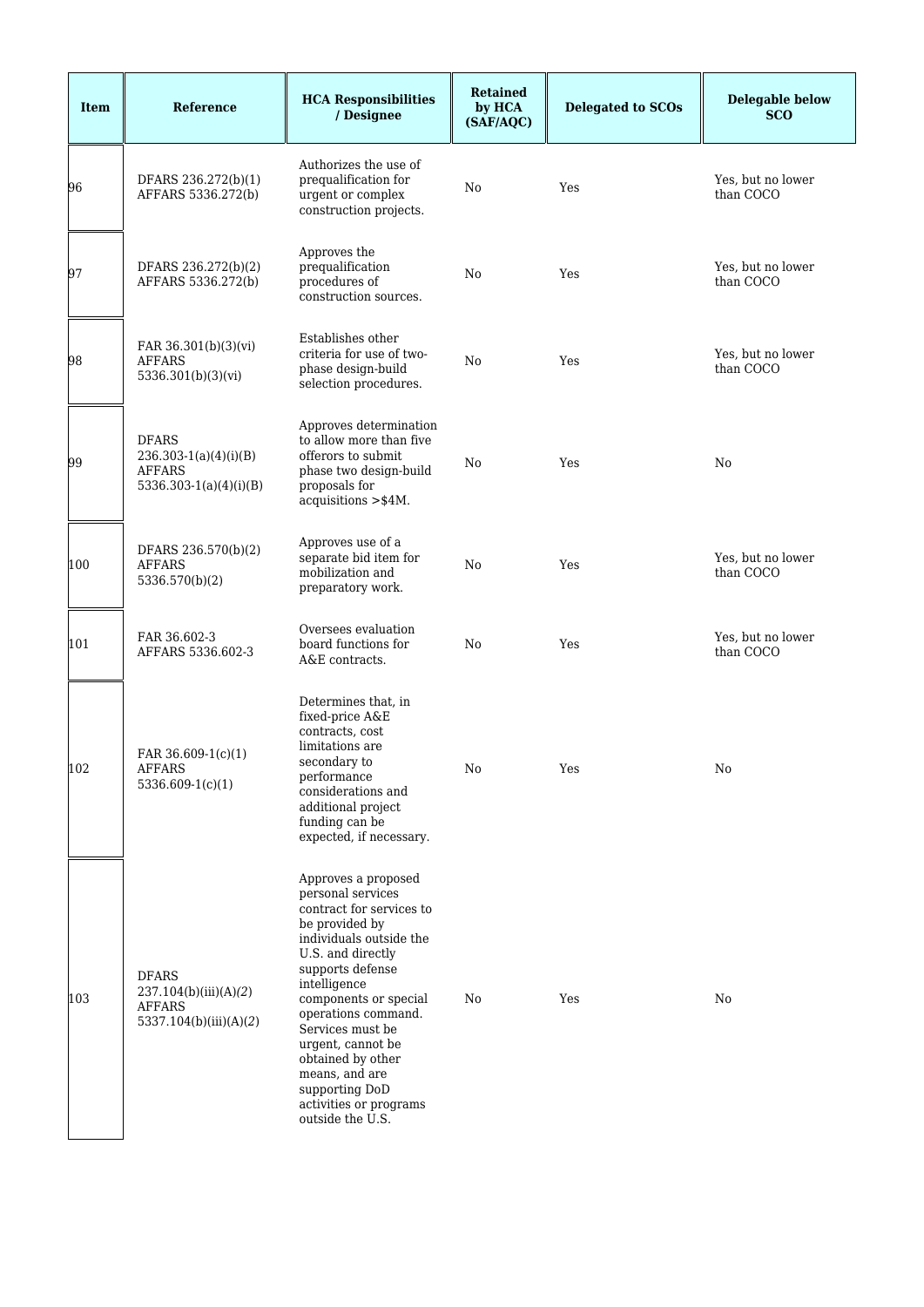| <b>Item</b> | Reference                                                                              | <b>HCA Responsibilities</b><br>/ Designee                                                                                                                                                                                                                                                                                                                                                                      | <b>Retained</b><br>by HCA<br>(SAF/AQC) | <b>Delegated to SCOs</b> | <b>Delegable below</b><br><b>SCO</b> |
|-------------|----------------------------------------------------------------------------------------|----------------------------------------------------------------------------------------------------------------------------------------------------------------------------------------------------------------------------------------------------------------------------------------------------------------------------------------------------------------------------------------------------------------|----------------------------------------|--------------------------|--------------------------------------|
| 104         | DFARS 237.7401(c)<br>AFFARS 5337.7401(c)                                               | Determines the services<br>being acquired under<br>contract with the local<br>government are in<br>DoD's best interest.                                                                                                                                                                                                                                                                                        | No                                     | Yes                      | Yes, but no lower<br>than COCO       |
| 105         | DFARS 239.101(1)<br>AFFARS 5339.101(1)                                                 | Determines no<br>commercial items are<br>suitable to meet the<br>agency's needs for<br>information technology<br>products or services.                                                                                                                                                                                                                                                                         | No                                     | Yes                      | Yes, but no lower<br>than COCO       |
| 106         | FAR 41.202(c)(2)<br><b>AFFARS</b><br>5341.202(c)(2)                                    | Approves determination<br>to pay the non-<br>negotiated utility rates<br>due to contract<br>impasse.                                                                                                                                                                                                                                                                                                           | No                                     | Yes                      | Yes, but no lower<br>than COCO       |
| 107         | FAR 41.204(c)(1)(ii)<br><b>AFFARS</b><br>5341.204(c)(1)(ii)                            | Determines use of the<br>area-wide contract for<br>utility services is not<br>advantageous to the<br>Government.                                                                                                                                                                                                                                                                                               | No                                     | Yes                      | Yes, but no lower<br>than COCO       |
| 108         | FAR 42.202(c)(2)<br><b>AFFARS</b><br>5342.202(c)(2)                                    | Approves the<br>delegation of additional<br>functions to the CAO.                                                                                                                                                                                                                                                                                                                                              | No                                     | Yes                      | Yes, but no lower<br>than COCO       |
| 109         | <b>DFARS PGI</b><br>242.7100(4)<br>AFFARS 5342.7100(4)                                 | Approves the<br>solicitation of voluntary<br>refunds from a<br>contractor.                                                                                                                                                                                                                                                                                                                                     | No                                     | Yes                      | No                                   |
| 110         | FAR 45.102(e)<br>AFFARS 5345.102(e)                                                    | Determines installation<br>or construction of<br>Government property<br>on contractor-owned<br>real property in such a<br>fashion as to become<br>non-severable is<br>necessary and in the<br>Government's interest.                                                                                                                                                                                           | No                                     | Yes                      | No                                   |
| 111         | <b>DFARS</b><br>245.102(4)(ii)(C)(1)(ii)<br><b>AFFARS</b><br>5345.102(4)(ii)(C)(1)(ii) | Approves a<br>determination and<br>findings concluding<br>that it is more cost<br>effective for the<br>Government requiring<br>activity to assign, mark,<br>and register the unique<br>item identification after<br>delivery of an item<br>acquired from a small<br>business concern or a<br>commercial item<br>acquired under FAR<br>part 12 or part 8for an<br>acquisition other than<br>an ACAT I program.) | No                                     | Yes                      | No                                   |